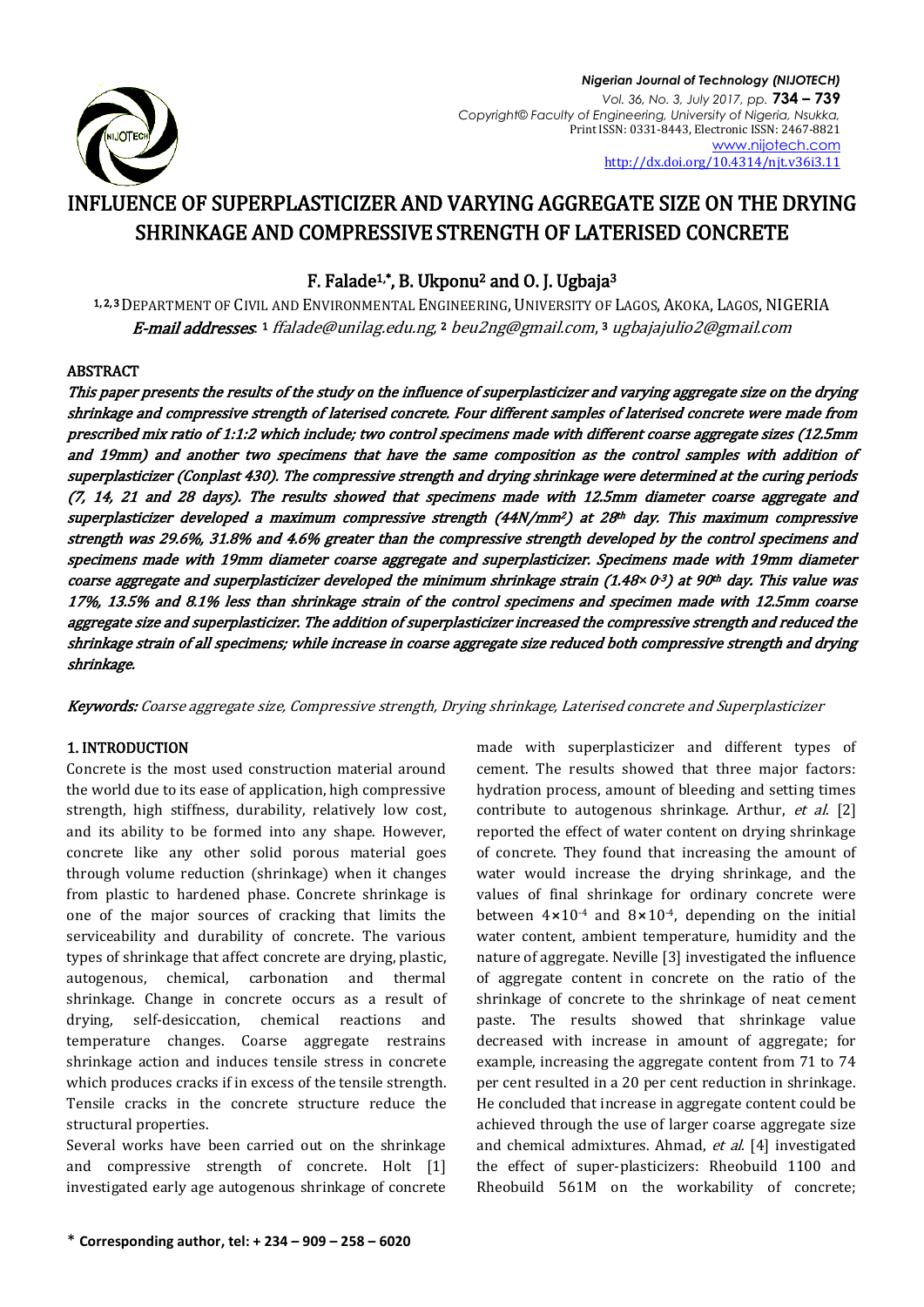percentage of water reduction and quantity of cement savings made. They found that the addition of the superplasticizers (0.8% weight of cement) reduced quantity of water required to produce grade 25N/mm<sup>2</sup> concrete. They concluded that both samples of super-plasticizer improved the properties of concrete investigated; however, concrete samples that contained Rheobuild 561M showed superior performance in all the properties investigated. Raheem, et al. [5] studied the effects of admixtures on the properties of Corn Cob Ash-cement concrete. The properties examined were workability and compressive strength of the concrete. Three different types of admixtures were used. These admixtures include: accelerant, plasticizer and retarder. From the results obtained, it was concluded that all the admixtures improved the workability of corn cob ash cement concrete as well as increased the compressive strength at all ages. Also, results from samples showed that samples containing plasticizers exhibited higher workability and strength at both early and later curing ages. Alsadey [6] investigated the influence of super-plasticizer (sikament® R2002) on the strength of concrete. The variable in that investigation was varying doses of the super-plasticizer applied into the concrete mix. The results of the investigation showed that the admixture improved the workability and the compressive strength of the concrete. Ikponmwosa and Salau [7] found that laterite could be used as partial replacement of dredged sand in normal weight concrete production. This conclusion was based on findings that laterite improved particle size distribution of the dredged sand; consequently, reduced the porosity and increased the compressive strength of concrete. Falade, et al. [8] investigated the potential of laterite as replacement of dredged sand in foamed concrete production. The results showed that increase in proportions of laterite reduced the spreadability and increased the compressive strength of self-compacting concrete. They found that 20 per cent laterite was the maximum replacement of dredged sand that satisfied the workability criterion. Ikponmwosa and Falade [8] reported that the strength properties of fibrereinforced laterised concrete under normal laboratory temperature showed consistent trend of increase in strength with age. They also reported that 25 per cent laterite as partial replacement of dredged sand was the maximum that satisfied the workability requirement and increased the compressive strength. Osunade [10] reported that laterite is a type of fine aggregate which consists of clayey iron, aluminium oxides and hydroxides. His findings showed that laterite is readily available adjacent to project sites and cheap to procure in all parts of Nigeria. The research findings presented show that laterite, superplasticizer and increase in

coarse aggregate size could be used to reduce the evaporable water in concrete which causes shrinkage and reduction in structural properties of concrete.

The objectives of this investigation are to examine the influence of plasticizers and varying the aggregate size on the drying shrinkage and compressive strength of laterised concrete.

# 2. MATERIALS AND METHODOLOGY

#### 2.1 Materials

The coarse aggregate used was crushed rock with rough surface texture and angular shape. It was obtained from Oriental - FEMAB Quarry, Ibadan, Oyo State, Nigeria.The fine aggregates used were river sand and laterite obtained from a borrow pit at Ibafo, Ogun State. The coordinates of the borrow pit are 6.8.760N and 3.33570E. The particle size distribution of the fine and coarse aggregates were determined in accordance with BS EN 12620 [11]. Single size coarse aggregates of 12.5mm and 19mm were used for the experiment. Additional properties of coarse and fine aggregates which were determined include specific gravity, aggregate crushing and impart values, moisture content and Atterberg limits.

#### 2.2 Experiment

The batching of the concrete constituent materials (cement, fine aggregate, coarse aggregate and water) was done by weighing based on prescribed mix ratio of 1:1:2. The fine aggregate portion consists of 25% and 75% laterite and river sand respectively. Four different samples (Table 1) were made with different materials composition. 150mm cubes and short columns (100mm⨯100mm⨯500mm) made from the different samples were used to measure the compressive strengths and shrinkage values at the testing ages. The 150mm cubes were cured in water for the curing periods (7, 14, 21 and 28 days) before they were tested in a compression machine in accordance with BS EN 12390-3 [12]. The short columns were demoulded after  $24\pm1/2$ hours and cured in water for 7 days; they were then hung on a shrinkage test rig. Plate 1 shows the experimental set up for the shrinkage test. It consists of a simple steel frame with an adjustable height beam, measuring gauge which is calibrated to read to the nearest 0.01mm. The values of the shrinkage deformation were recorded daily for a period of 90 days.

#### 3. RESULTS AND DISCUSSION

The results of this investigation are presented under the following headings: coarse and fine aggregates properties, shrinkage and compressive strength properties.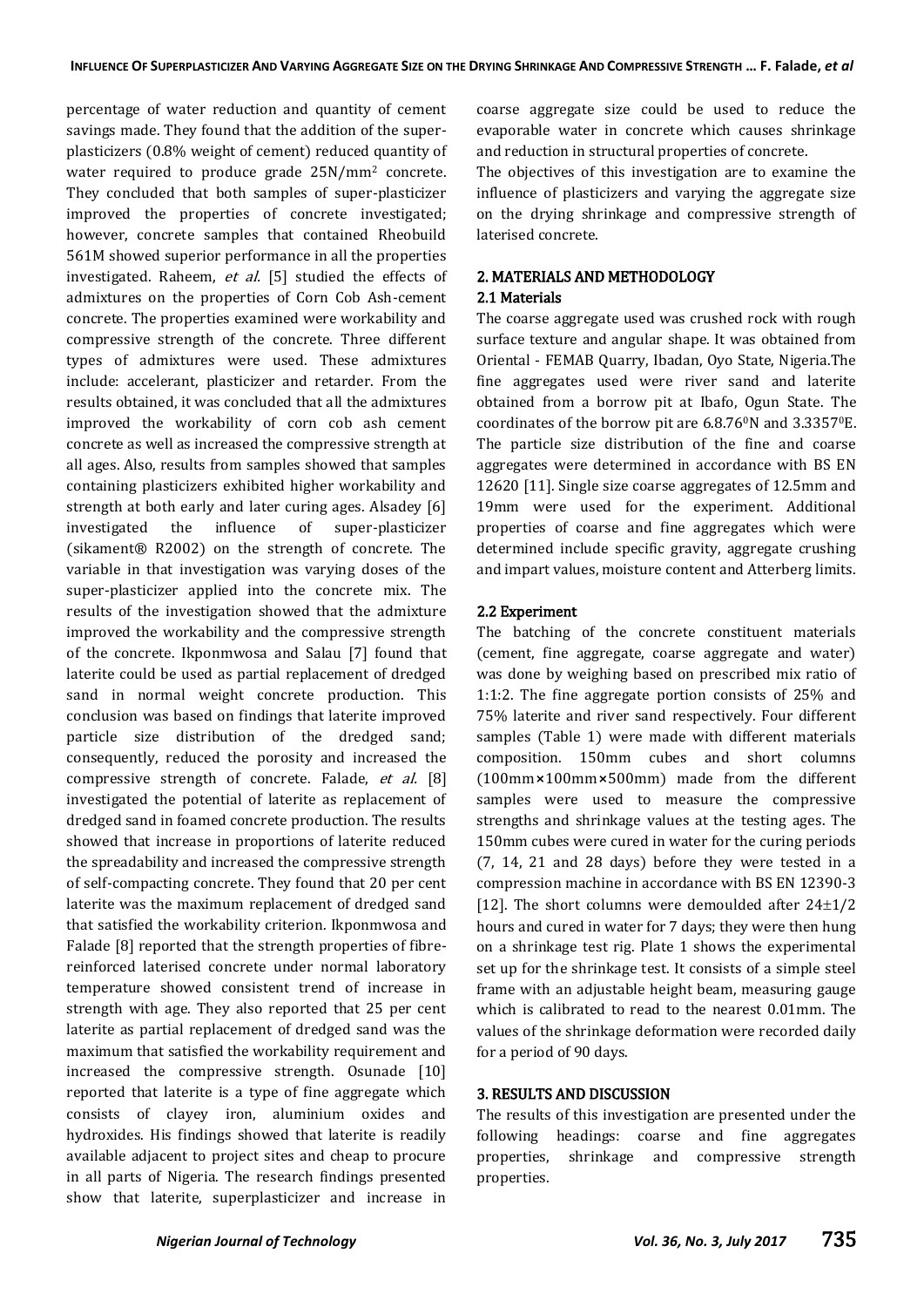

Plate 1: Laboratory setup for measuring shrinkage strain in the specimens

Table 1: Materials composition for different samples of concrete

| Sample | <b>Materials Composition</b>                                                                                                                  |  |  |
|--------|-----------------------------------------------------------------------------------------------------------------------------------------------|--|--|
| A      | Ordinary Portland Cement, Laterite (25%), River<br>sand (75%), Granite (12.5 mm) and w/c - 0.55                                               |  |  |
| B      | Ordinary Portland Cement, Laterite (25%), River<br>sand (75%), Granite (12.5 mm), w/c - 0.4 and<br>Conplast SP430 (500ml per 100kg of cement) |  |  |
|        | Ordinary Portland Cement, Laterite (25%), River<br>sand (75%), Granite (19 mm) and w/c - 0.55                                                 |  |  |
|        | Ordinary Portland Cement, Laterite (25%), River<br>sand (75%), Granite (19 mm), w/c - 0.4 and<br>Conplast SP430 (500ml per 100kg of cement)   |  |  |
|        |                                                                                                                                               |  |  |

#### 3.1 Properties of constituents Aggregate

Figure 1shows the particle size distribution curves of the granite, river sand and laterite. The laterite contains 5, 60 and 25% gravel, sand and fines particles; the river sand contains 5, 93 and 2% gravel, sand and fines. The particle sizes of the granite are distributed between fine and medium gravel. The particle size distribution of the aggregates shows that the combination of those aggregates would result in aggregate mixture with improved grading. Other properties of both fine and coarse aggregate examined: specific gravity, crushing and impact values, moisture content and the Atterrberg limits are presented in Table 2.

# 3.2 Workability of Concrete

Table 3 shows the degree of workability of the four different samples of concrete (A, B, C and D) made with different coarse aggregate sizes and superplasticizer. Increase in coarse aggregate size. Water/cement ratio and addition of superplasticizer increased the workability of laterised concrete from medium to very high. These observations can be attributed to reduction in surface area of aggregate in concrete and ability of superplasticizer to deflocculate the fines (cement and sand matrix) in concrete to reduce the amount of water required for mixing.

| Table 2: Physical Properties of Coarse and Fine |
|-------------------------------------------------|
| Aggregates                                      |

| <i>Aggregates</i>                  |      |          |         |  |  |  |
|------------------------------------|------|----------|---------|--|--|--|
| <b>Physical Property</b>           | Sand | Laterite | Granite |  |  |  |
| Specific density                   | 2.66 | 2.61     | 2.71    |  |  |  |
| Moisture content<br>(%)            | 1.3  | 5.2      |         |  |  |  |
| Crushing value<br>(%)              |      |          | 16.53   |  |  |  |
| Impact value $(\%)$                |      |          | 6.97    |  |  |  |
| Optimum<br>moisture content<br>(%) |      | 7.2      |         |  |  |  |
| Liquid limit $(\%)$                |      | 47       |         |  |  |  |
| Plastic limit (%)                  |      | 25       |         |  |  |  |
| Plastic index $(\%)$               |      | 22       |         |  |  |  |

|  | Table 3: Degree of Workability of the Different Samples |
|--|---------------------------------------------------------|
|  |                                                         |

| of Concrete                      |                        |                  |                          |  |  |  |
|----------------------------------|------------------------|------------------|--------------------------|--|--|--|
| Coarse<br>aggregate Size<br>(mm) | Slump<br>Value<br>(mm) | Type of<br>Slump | Degree of<br>workability |  |  |  |
| 12.5(A)                          | 80                     | True<br>slump    | Medium                   |  |  |  |
| 12.5 (Conplast)<br>SP 430) (B)   | 180                    | Collapse         | Very High                |  |  |  |
| 19 <sub>(C)</sub>                | 105                    | True<br>slump    | High                     |  |  |  |
| 19 (Conplast SP<br>$430)$ (D)    | 195                    | Collapse         | Very High                |  |  |  |

#### 3.3 Effect of superplasticizer on drying shrinkage of laterized concrete

Figure 2 shows the variation of shrinkage strain of the four different samples of concrete with age. The shrinkage strain of all the samples increased with age and attained maximum values after 70 days. For example the shrinkage strains of sample A at 8, 36, 54, 75 and 90 days were 650, 1400, 1750, 1800 and  $1800 \times 10^{-6}$ respectively. The addition of superplasticizer (Conplast SP430) in laterized concrete reduced the drying shrinkage strain by 10.3% and 5.7% for sample with 12.5mm and 19mm coarse aggregate sizes; while increase in the size of coarse aggregate reduced drying shrinkage by 14.8%. For example, the shrinkage strains of samples A (12.5mm), B (12.5mm + Conplast SP430), C (19mm) and D (19mm + Conplast SP430) at 90<sup>th</sup> day were 1850, 1700, 1600 and 1500×10<sup>-6</sup>. This observation can be attributed to two factors, which are increased shrinkage restrain and reduction in evaporable water.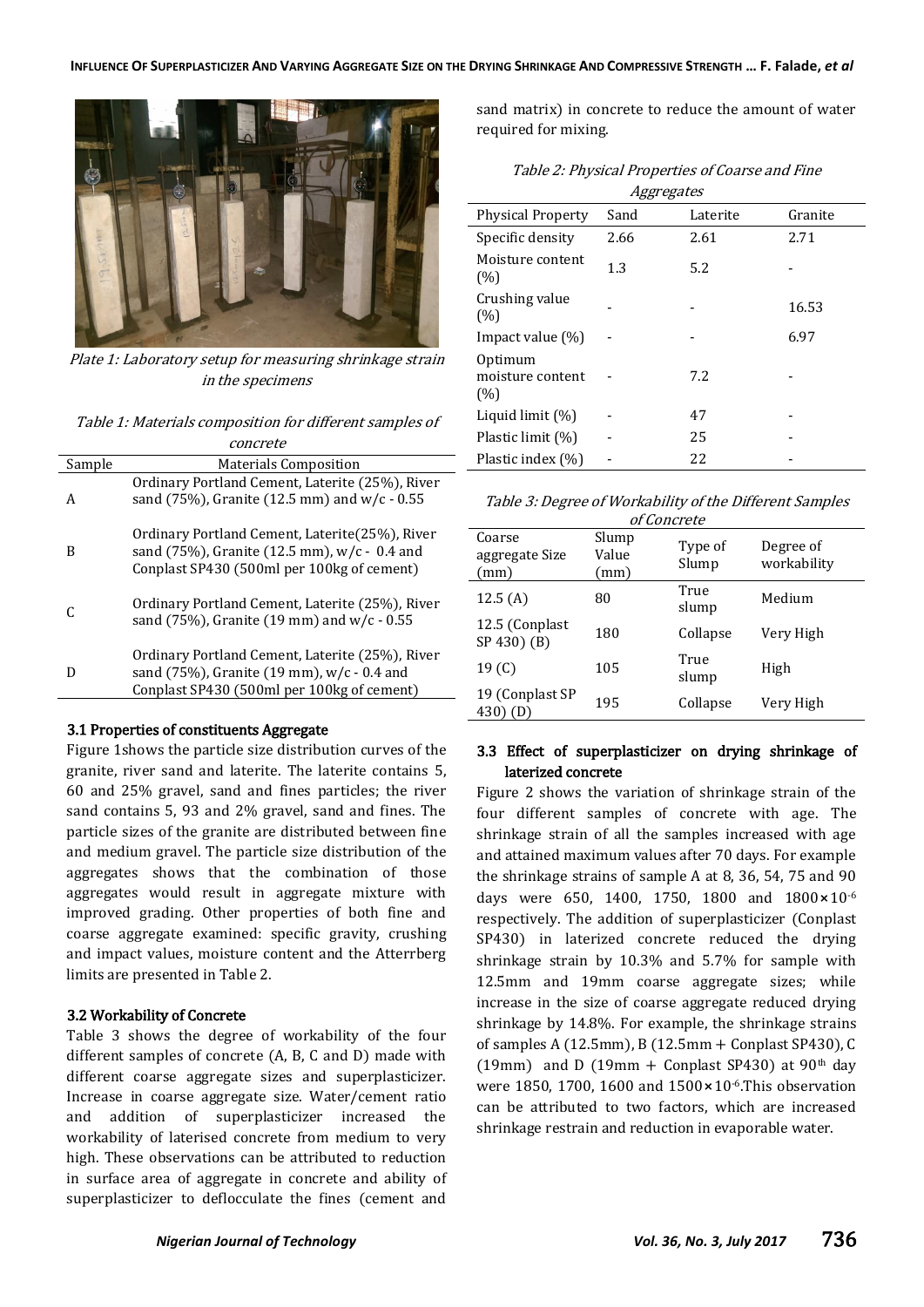



Figure 2: Variation of shrinkage strains of the four Different Samples of Concrete with Age.



Figure 3: Variation of compressive strength with curing period of the four samples of concrete

#### 3.4 Compressive strength.

Figure 3 shows the variation of compressive strength with curing period for the four different samples of concrete. The compressive strength of all the specimens increased with increase in curing periods. For example, the compressive strength of Samples A and B at 7, 14, 21 and 28 days were 24.3N/mm2, 27.1N/mm2, 28.3N/mm<sup>2</sup> and 31.26N/mm2; 33.78N/mm2, 36.59N/mm2, 40.89N/mm<sup>2</sup> and 43.56N/mm2. Also, increase in coarse aggregate size reduced the compressive strength developed at all testing ages. For example, Sample A with coarse aggregate size of 12.5mm<sup>2</sup> compressive strength at 7, 14, 21 and 28 days were 24.3N/mm2, 27.1N/mm2,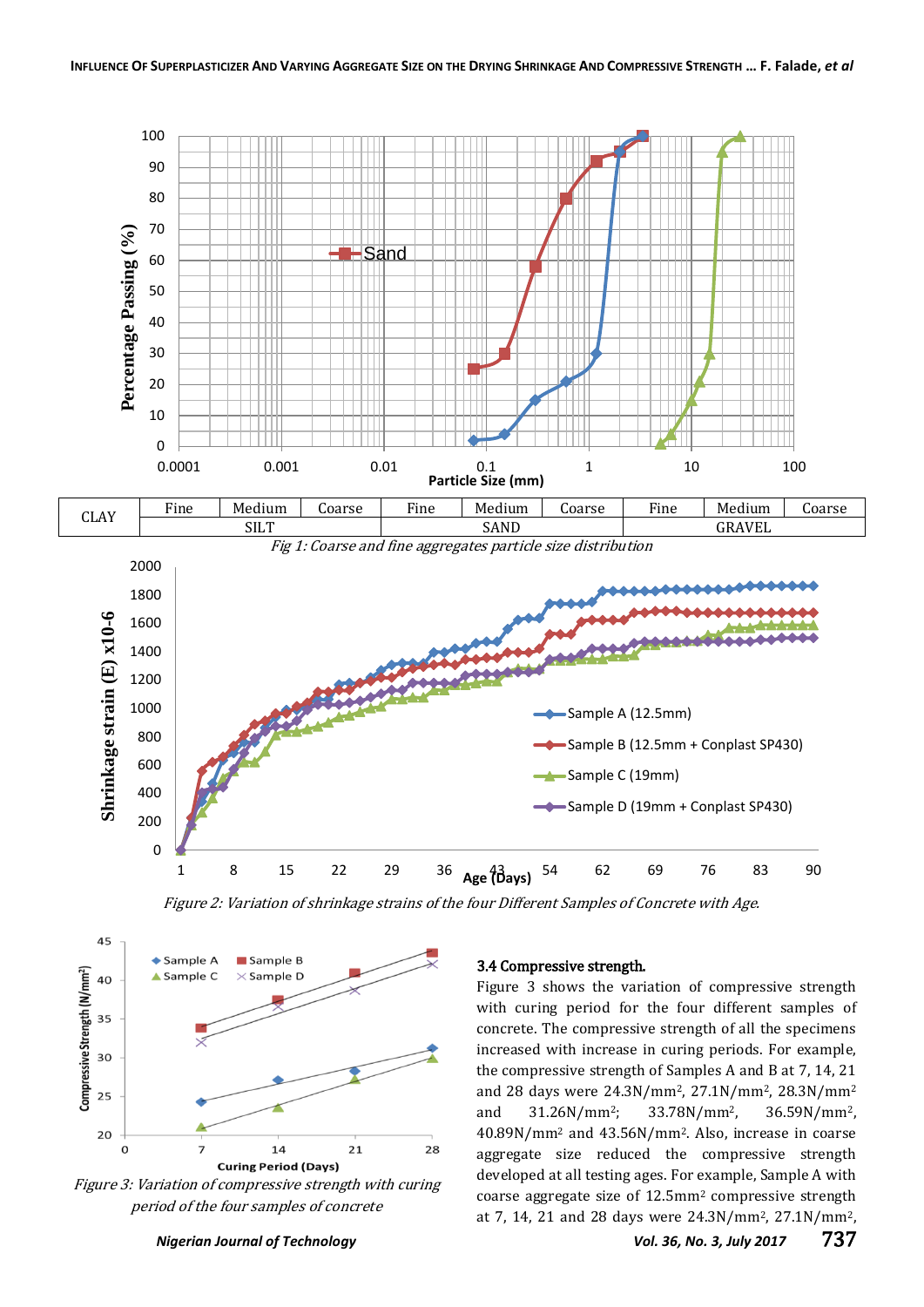28.3N/mm<sup>2</sup> and 31.26N/mm<sup>2</sup> respectively, while the equivalent values of Sample C with coarse aggregate size of 19mm<sup>2</sup> were 21.04N/mm2, 23.56N/mm2, 27.26N/mm<sup>2</sup> and 29.93N/mm<sup>2</sup> respectively. Comparing the compressive strength of A with B and C with D, showed that the addition of superplasticizer increased the compressive strength by 39.35% and 40.56% respectively. These observations can be attributed to the amount of voids in the concrete due to materials composition. Increase in coarse and fine aggregates sizes increase the inter-particle voids in the aggregate and ultimately, in the concrete. The application of superplasticizer reduces the amount of water required for production of concrete which reduces the evaporable water in concrete mix and the voids it creates. These results support the research findings of Neville(13); Gambhir (14) that compressive strength of concrete is dependent on the volume of voids in the internal structure.

# 4. CONCLUSION

From the foregoing, the following conclusions are made:

- 1) The shrinkage strain of laterised concrete increased with time and attained maximum value after 70 days.
- 2) Increase in the size of coarse aggregate in the laterised concrete from 12.mm to 19mm reduced the shrinkage strain by 14.8%.
- 3) The addition of superplasticizer (Conplast SP430) in the production of laterised concrete made with 12.5mm and 19mm coarse aggregate sizes reduced the shrinkage strain by 10.3 and 5.7% respectively.
- 4) The combined effects of increase in coarse aggregate size and addition of superplasticizer resulted in the reduction ofshrinkage strain by 19.72% for Sample Dcompared with Sample A.s
- 5) The laterised concrete made with superplasticizer has a higher compressive strength than conventional laterised concrete irrespective of the size of coarse aggregate.
- 6) The compressive strength of laterised concrete decreased with increase in coarse aggregate size.

#### 5. REFERENCES

- [1] Holt, E.E Early Age Autogenous Shrinkage of Concrete. Publication of Technical Research Centre of Finland 446: pp184. Retrieved from [http://www.vtt.fi/inf/pdf/](http://www.vtt.fi/inf/pdf/%20publications/2001/P446.pdf)  [publications/2001/P446.pdf](http://www.vtt.fi/inf/pdf/%20publications/2001/P446.pdf) 2001
- [2] Arthur, H.N., David, D., Charles, W.D. (2010). Design of Concrete Structures 14th Edition, NY, McGraw-Hill.
- [3] Neville, A.M.. Properties of Concrete,  $4<sup>th</sup> Edition$ , NY: John Wiley & Sons,Inc. 1996
- [4] Ahmad, S., Nawaz, M., Elahi, A. Effect of Superplasticizers on Workability and Strength of Concrete. Proceedings of 30<sup>th</sup> Conference on our World in Concrete & Structures, Singapore: 23-24 2005
- [5] Raheem, A.A., Oyebisi, S. O., Akintayo, S. O., Oyeniran, M. I. . Effects ofAdmixtures on the Properties of Corn Cob Ash Cement Concrete. Leonardo Electronic Journal of Practices and Technologies, 1583-1078:13-20, 2010
- [6] Alsadey, S. Influence of Superplasticizers on Strength of Concrete. Journal of Research in Engineering and Technology, 2277-4378 :(1):3 British Standards Institution, London. 2012.
- [7] Ikponmwosa. E.E. and Salau, M. Effect of Heat on Laterized Concrete. MaejoInternational *Journal of* Science and Technology, 4(1):33-44, 2010.
- [8] Falade, F., Ikponmwosa, E.E.,Ukponu, B. E.(2013). The Potential of Laterite as Fine Aggregate in Foamed Concrete Production. Journal of International Institute for Science Technology & Education, 3(10):46-54.
- [9] Ikponmwosa, E.E. and Falade, F. A Study of the Properties of Fibre- ReinforcedLaterized Concrete. Journal of Raw Material Research, 3:46-55. 2006.
- [10] Osunade, J.A. . Effect of Replacement of Laterite Soils with Granite Fines on the Compressive Strength and Tensile of Laterized Concrete, Building and Environment, 37(4):491-496. 2002.
- [11] BS EN 12620 Testing for geometrical properties of aggregate; determination of particle size distribution – sieving method. 2013
- [12] BS EN 12390 -3 . Testing harden concrete; compressive strength of test specimens, 2009.
- [13] Neville, A. M. Properties of Concrete,  $4<sup>th</sup>$  Edition, Edinburgh Gate, United Kingdom: Pearson Education Limited. 2003.
- [14] Gambhir, M. L. . Concrete Technology: Theory and Practice 5<sup>th</sup> Edition. New Delhi, India. McGraw-Hill. 2013.
- [15] BS EN 12350-2. Method for Determination of slump. 2000
- [16] Falade, F., Ikponmwosa, E. E.,Ukponu, B. E.. The Potential of Laterite as Fine Aggregate in Foamed Concrete Production. Journal of International Institute for Science Technology & Education, 3(10):46-54. 2013
- [17] Osunade, J. A.. Effect of Replacement of Laterite Soils with Granite Fines on the Compressive Strength and Tensile of Laterized Concrete, Building and Environment, 37(4):491-496, 2002